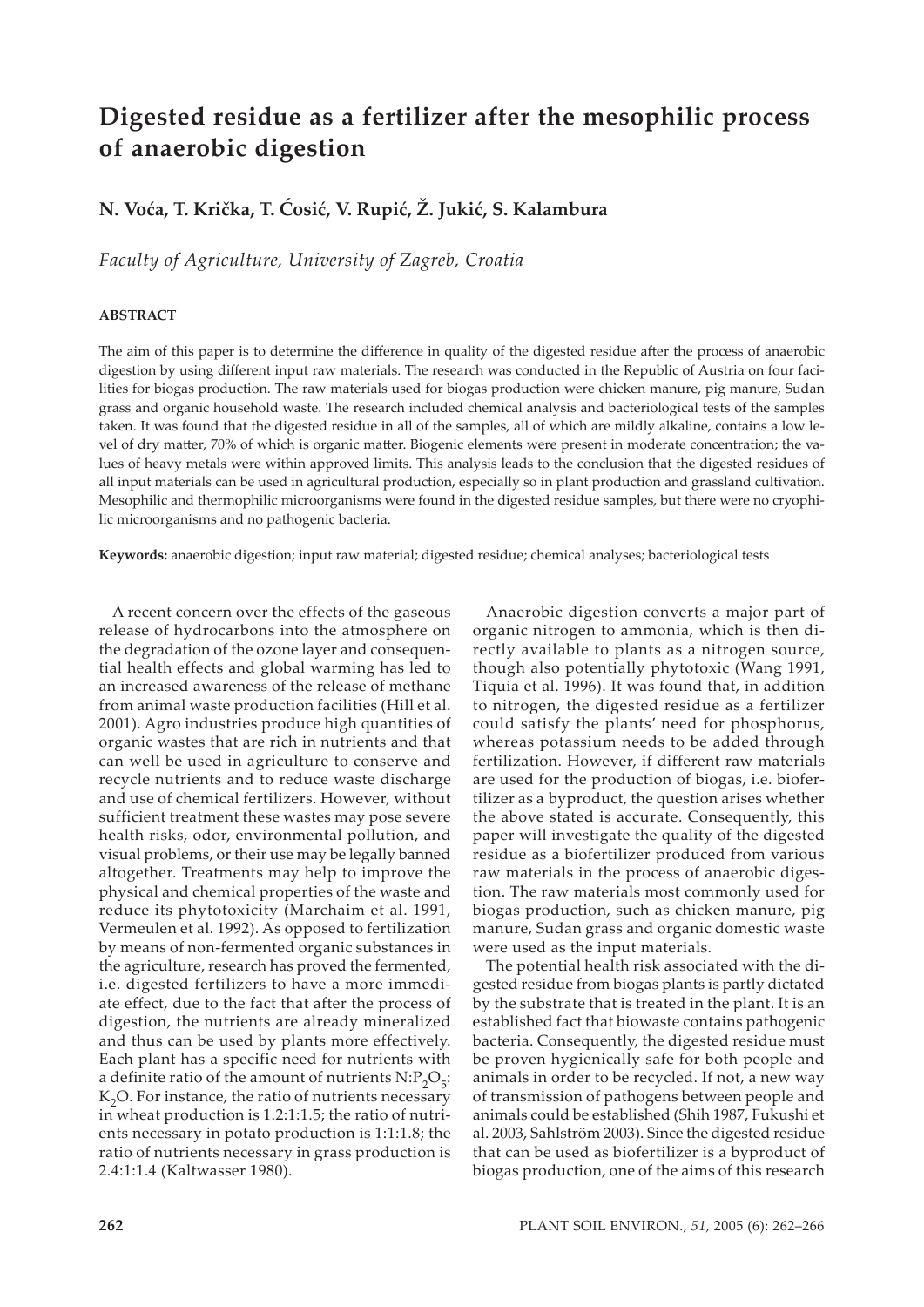is to determine whether it is possible to use this fertilizer safely.

#### **MATERIAL AND METHODS**

The research was conducted on four biogas plants in Austria, two of which are attached to facilities for intensive chicken and pig farming. One of the biogas plants uses Sudan grass stored next to the plant and another plant uses organic household waste stored in plastic containers. All the facilities included in the research used the same technology of anaerobic digestion – the mesophilic process. The samples for analysis were taken immediately after the process of anaerobic digestion.

The chemical analysis of the digested residue was conducted by means of several different chemical procedures. pH was measured directly in the sample by means of pH-meter with the combined electrode. Electrical conductivity (EC) was determined by the conductometer MA5964 with a combined electrode. Total nitrogen was measured according to Kjeldahl (Kjeltec system 1026 Distilling Unit); ammonia nitrogen (NH<sub>3</sub>-N) was measured by means of Nesler reagent method according to Jackson (1958) spectrophotometrically at the wavelength of 436 mm. Phosphorus was measured by means of the molybdate-blue method on a UV/VIS spectrophotometer PU 8600, potassium and sodium were measured flame-photometrically, and all the other elements (Ca, Mg, Mn, Zn, Cu, Fe, Pb, Cd) were measured by means of atomic absorber spectrometrically (Jackson 1958).

At the same time, the following bacteriological tests were performed: general test, pathogen bacteria test for *Salmonella* spp. and *Listeria* spp.; the number of bacteria in the samples was recorded as well – Colony Forming Units (CFU).

The incubation of the digested material was done at the temperatures of 4°C, 35°C and 55°C on culture media (XLD, neutral blood agar). At the temperatures of 4°C and 55°C, the incubation lasted for 72 hours, and at the temperature of 35°C, the CFU was made (the number of increased colonies in a 1 ml sample) due to the increase of various bacterial colonies. Isolating the pathogenic bacteria was accomplished by the selective broth culture method. Because the digested residue was intented to be applied in the agriculture, it was sterilized in the autoclaves for a period of 15 min at 121°C; after that, the samples were subjected to a repeated series of bacteriological tests.

Analysis of variance (ANOVA) and correlation analysis was performed by using the SAS software package (SAS Institute 1989). The least significant differences (*LSD*) among mean values were calculated at α < 0.05 confidence level. A value of *P* less

than or equal to 0.05 was considered to indicate statistically significant differences.

### **RESULTS AND DISCUSSION**

After the preparation of samples from the four different biogas production facilities using chicken manure, pig manure, grasses and organic household waste as the input raw materials, they were subjected to the series of suggested chemical analyses. Table 1 displays the mean results of the chemical analyses performed on the digested residues.

If our purpose is to effect an optimal production of the methane bacteria as well as the quick and proper degradation of the digested material into methane and carbon dioxide, we need to make sure that the digested material is pH neutral (7–7.4) (Barlaz et al. 1989). Since the four of our investigated samples showed a mildly alkaline reaction of the digested residue (7.92–8.45) (*P* > 0.05), which was probably caused by an increased calcium (Ca) quantity, it can be concluded that the pH value is within boundaries.

The measuring of the electro conductivity was aimed at determining the total salt content in the solution. The values of the electro conductivity  $(P < 0.01)$  ranged from 16.96 mS/cm for the samples produced out of grasses to 46.04 mS/cm for the samples produced from the household waste. In the rest of the samples, the electro conductivity ranged from 45.61 mS/cm (chicken manure) and 26.00 mS/cm (pig manure). The cause of the increased value of the electro conductivity in the digested residue produced from the household waste can be traced back to the assumption that the input substrate in the biogas production consisted of food scraps rich with minerals added to the food. This is the reason why the quantity of the most important biogenic elements was measured in the investigated substrates: the quantity of calcium, magnesium and sodium. The quantity of calcium in the digested residue samples  $(P < 0.01)$  ranges from 2.72% for the grass to 3.2% for the household waste. The quantity of magnesium (*P* < 0.01) in the digested residue was also measured. The highest quantity was found in the sample produced by household waste digestion – 1.15%, and the lowest was found in the sample produced from chicken manure (1.01%). Sodium content ( $P < 0.01$ ) was, as expected, highest in the sample produced out of household waste (0.77%), and the lowest in the sample from chicken manure (0.51%). The found values for biogenic elements in the investigated digested residue were moderate, so they can be used as fertilizer in the agricultural production. After these elements were mutually correlated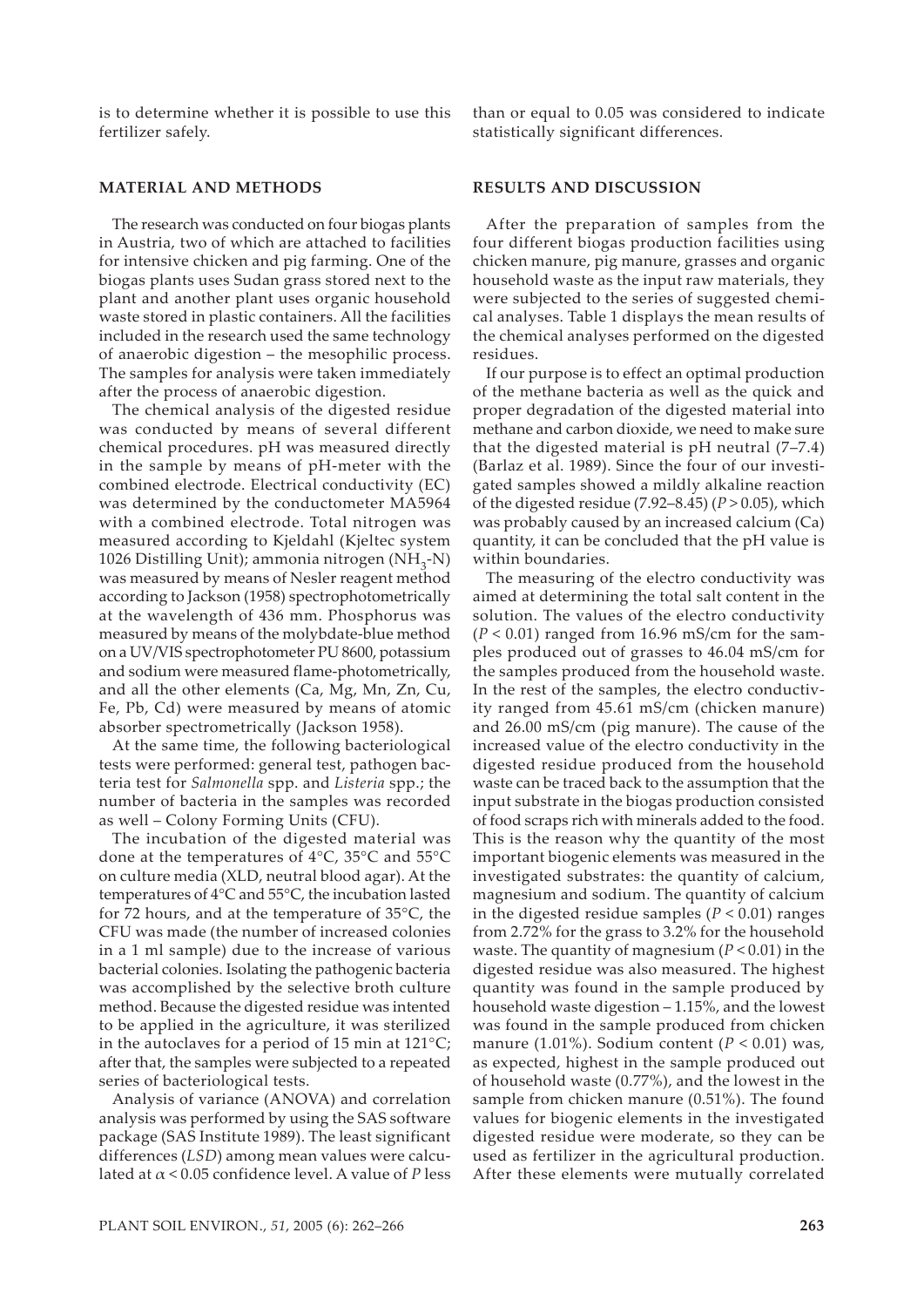| No. | Designation of<br>chemical analysis | Chicken<br>manure       | Pig<br>manure           | Household<br>waste           | Sudan<br>grass            | $P$ -value |
|-----|-------------------------------------|-------------------------|-------------------------|------------------------------|---------------------------|------------|
| 1.  | pH directly                         | $8.1^{ab} \pm 0.16$     | $7.9^{\rm b} \pm 0.18$  | $8.5^a \pm 0.34$             | $8.1^{\rm ab} \pm 0.12$   | > 0.05     |
| 2.  | E.C. mS/cm                          | $45.6^a \pm 2.56$       | $26.0^{\rm b} \pm 2.60$ | $46.0^a \pm 1.01$            | $17.0^{\circ} \pm 1.10$   | ${}< 0.01$ |
| 3.  | % (dry matter105°C)                 | $7.6^b \pm 0.35$        | $3.8^{\circ} \pm 0.24$  | $29.3^a \pm 3.21$            | $4.3^{\circ} \pm 0.31$    | $< 0.01$   |
| 4.  | % H <sub>2</sub> O                  | $92.4^{\rm b} \pm 0.35$ | $96.2^a \pm 0.24$       | $70.7c \pm 3.21$             | $95.8^a \pm 0.31$         | ${}< 0.01$ |
| 5.  | % burning residue (550°C)           | $22.7^{\circ} \pm 0.27$ | $32.1^{ab} \pm 2.35$    | $33.3^a \pm 2.02$            | $29.2^{\rm b}\pm1.81$     | $< 0.01$   |
| 6.  | %. burning loss                     | $77.4^a \pm 0.27$       | $67.9^{bc} \pm 2.35$    | $66.7^{\circ} \pm 2.02$      | $70.8^b \pm 1.81$         | ${}< 0.01$ |
| 7.  | % organic matter                    | $75.0^a \pm 0.07$       | $65.9^{\circ} \pm 0.78$ | $64.6^d \pm 0.27$            | $68.8^b \pm 0.64$         | ${}< 0.01$ |
| 8.  | % C organic                         | $43.3^a \pm 0.11$       | $38.0^{\circ} \pm 0.22$ | $37.4^{\rm d} \pm 0.43$      | $39.8^b \pm 0.33$         | ${}< 0.01$ |
| 9.  | in the natural sample               | $0.4^b \pm 0.03$        | $0.3^{\circ} \pm 0.02$  | $0.9^a \pm 0.02$             | $0.3^{\circ} \pm 0.03$    | ${}< 0.01$ |
| 10. | $\%$ N<br>total in dry matter       | $5.4^{\rm b} \pm 0.25$  | $6.5^a \pm 0.06$        | $3.1^{\circ} \pm 0.46$       | $6.6^a \pm 0.11$          | $< 0.01$   |
| 11. | $NH_{3}-N$                          | $1.6^a \pm 0.21$        | $0.1^{\rm b} \pm 0.02$  | $0.2^b \pm 0.05$             | $1.5^{\rm a} \pm 0.18$    | ${}< 0.01$ |
| 12. | % $P_2O_5$                          | $1.7^a \pm 0.02$        | $1.7^a \pm 0.02$        | $1.7^a \pm 0.06$             | $1.8^a \pm 0.15$          | > 0.05     |
| 13. | % $K_2O$                            | $3.6^a \pm 0.03$        | $3.6^b \pm 0.03$        | $3.2^{\circ} \pm 0.06$       | $2.6^d \pm 0.01$          | ${}< 0.01$ |
| 14. | $%$ Ca                              | $3.1^a \pm 0.09$        | $2.8^b \pm 0.13$        | $3.2^a \pm 0.09$             | $2.7^{\rm b} \pm 0.03$    | $< 0.01$   |
| 15. | % Mg                                | $1.0^{\rm b} \pm 0.03$  | $1.0^{\rm b} \pm 0.04$  | $1.2^a \pm 0.05$             | $0.9^{\circ} \pm 0.03$    | ${}< 0.01$ |
| 16. | $%$ Na                              | $0.5^{\circ} \pm 0.01$  | $0.6^{\rm b} \pm 0.02$  | $0.8^{\rm a} \pm 0.03$       | $0.5^{\circ} \pm 0.05$    | ${}< 0.01$ |
| 17. | mg/kg Mn                            | $181.7^{bc} \pm 27.54$  | $158.3^c \pm 17.56$     | $281.7^a \pm 10.41$          | $213.3^b \pm 10.41$       | ${}< 0.01$ |
| 18. | mg/kg Zn                            | $72.3^a \pm 2.52$       | $65.3^a \pm 3.22$       | $55.7^{\mathrm{b}} \pm 4.16$ | $68.3^a \pm 5.69$         | ${}< 0.01$ |
| 19. | mg/kg Cu                            | $38.3^a \pm 2.08$       | $38.3^a \pm 2.08$       | $35.3^a \pm 2.52$            | $28.7^{\rm b} \pm 2.52$   | ${}< 0.01$ |
| 20. | mg/kg Fe                            | $647.7^a \pm 11.68$     | $599.7^{ab} \pm 38.28$  | $592.7^{\rm b} \pm 33.56$    | $425.0^{\circ} \pm 21.79$ | ${}< 0.01$ |
| 21. | mg/kg Pb                            | $2.5^a \pm 0.19$        | $2.0^{\rm b}\pm0.14$    | $2.2^{\rm b}\pm0.11$         | $1.1^{\rm c} \pm 0.05$    | $< 0.01$   |
| 22. | mg/kg Cd                            | $0.3^{\rm b}\pm0.06$    | $0.3^{\rm b}\pm0.01$    | $0.4^a \pm 0.03$             | $0.1^{\circ} \pm 0.03$    | ${}< 0.01$ |

Table 1. The means of the chemical analyses results of the digested residue samples with chicken manure, pig manure, grass and organic household waste as the raw material

Values are mean ± *SE*; means with the same letter are not significantly different

(Table 2), it was obvious that all of the comparisons of elements are in a positive correlation.

Furthermore, the residue was also tested for the amount of manganese  $(P < 0.01)$ . The highest level of manganese was discovered in the digested residue of household waste as well, amounting to 281.67 mg/kg, and the lowest level in the sample obtained by digesting pig manure, where it amounted to 158.22 mg/kg. We can conclude that, regarding all elements included in the research, the household waste proved to be the raw material with the best mineral value for producing digested residue for fertilization.

Chemical analysis of all digested residue samples showed a low content of dry matter, except in the sample produced from the household waste. The total mass of samples contains 90–95% of water, except for the sample produced from the household waste, which contains 70% (*P* < 0.01). 65–75% of the total dry matter is organic matter, the highest content in the samples where chicken manure was used as the raw material. The high content of organic matter results in the high content of organic carbon – as much as 43% in the sample produced from chicken manure, whereas it is somewhat lower in other samples, ranging between 37% and 39%.

The research of burned residue was conducted in order to determine the content of organic and mineral matter in the samples and it showed that the percentage of burned loss ranged between 22.65% in the digested residue produced from chicken manure, to 33.33% in the digested residue produced from household waste (*P* < 0.01).

The literature offers information that the ratio of N:P:K in the digested residue originating from various raw materials is approximately 3:1:0.3. This ratio indicates that the digested residue can satisfy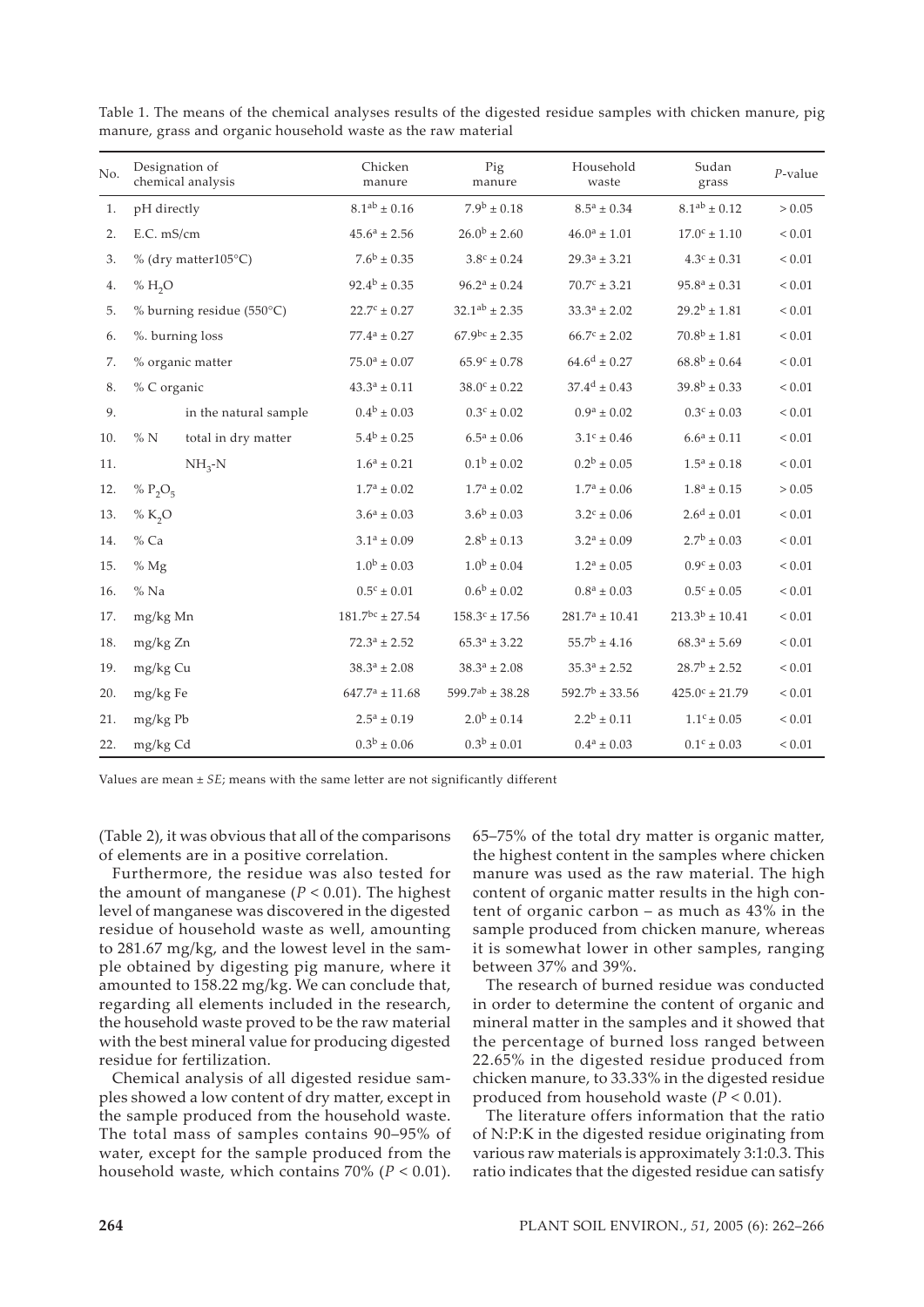Table 2. Correlation values for the samples of the digested residue

| The researched<br>elements in the<br>digested residue |    | Correlation<br>coefficient r | $P$ -value |  |
|-------------------------------------------------------|----|------------------------------|------------|--|
| Ca                                                    | Mg | 0.84                         | 0.0006     |  |
| Ca                                                    | Nа | 0.58                         | 0.048      |  |
| Mg                                                    | Na | 0.77                         | 0.0036     |  |

the plants' needs for nitrogen and phosphorus, whereas potassium must be additionally supplied. In order to determine the feasibility of utilization of the researched digested residues in agriculture as fertilizers, the relative ratios of basic biogenic elements, nitrogen (*P* < 0.01), phosphorus (*P* < 0.01) and potassium (*P* < 0.05) were calculated for chicken manure N:P:K =  $3.09:1:2.17$ ; for pig manure N:P:K = 3.83:1:2.09; for grasses N:P:K = 3.65:1:1.42 and for household waste N:P:K =  $1.88:1:1.94$ .

Any substance found in the arable land in the concentration that temporarily or permanently endangers its primary role of a good habitat for crops or natural herbal life is considered harmful. The use of digested residues is allowed on crop land, meadows and lowland pastures whose soils contain one of the heavy metals and persistent organic harmful matter under 50% of the limit values set by the Regulations on ecological production of plants and plant products in the Republic of Croatia (The Public Gazette 91/2001). Table 1 shows that the quantities of the heavy metals determined by analysis in all samples of digested residues are in concentrations lower than those prescribed, and thus satisfy the requirements of the Republic of Croatia (as well as the European Union) and can be used in the agricultural production. The comparison of correlations of heavy metals in the researched samples is also interesting. If the values of heavy metals in the researched samples are correlated, the resulting values show that they are positively correlated with a high level of significance (Table 3).

The analysis of the digested residue with chicken manure as the raw input material showed that after the period of 72 hours and at the temperatures 4°C and 55°C there was no bacterial increase, whereas the same sample showed a large increase of bacterial colonies at the temperature of 35°C. Consequently, the procedure for determining CFU was performed. The tested samples' CFU value was approximately 120 grown mesophilic colonies at the rarefaction of 10–8. The isolated bacteria belonged to the genera *Escherichia*, *Bacillus* and *Enterococcus*. No bacteria from the genera *Salmonella* and *Listeria* have been isolated by means of the selective broth cultures method.

The tests performed on the digested residue where the input raw material was pig manure indicated that in the period of 72 hours there was no increase in the bacterial colonies in the culture media at 4°C. A small number of bacteria from genera *Bacillus* and *Micrococcus* grew in the culture media in the period of incubation at 35°C. The number of bacteria approximated  $22 \times 10^4$  (CFU). During the incubation period, some thirty colonies of *Bacillus* genus members grew at the temperature of 55°C. The methods of enriching and oversaturation in the selective broth culture media did not prove the presence of the bacteria from the genera *Salmonella* and *Listeria*.

The tests performed on the digested residue where the input raw material was grass indicated that in the 72-hour incubation period there was no increase in the bacterial colonies in the culture media at 4°C. A large number of bacterial colonies from genera *Bacillus*, *Micrococcus* and *Nocardia* grew at 35°C. The number of bacteria (CFU) ranged from  $15 \times 10^6$  to  $20 \times 10^7$ . A large number of colonies of *Bacillus* genus members grew during the incubation period at the temperature of 55°C. The methods of enriching and oversaturation in the selective broth culture media did not prove the presence of the bacteria from the genera *Salmonella* and *Listeria*.

The tests performed on the digested residue with domestic waste as the input raw material indicated that in the period of 72 hours there was no increase in the bacterial colonies in the culture media at 4°C. A large number of bacteria from genera *Bacillus*, *Nocardia*, *Escherichia*, and *Micrococcus* grew in the culture media in the period of incubation at 35°C. The number of bacteria approximated  $30 \times 10^6$ (CFU). A large number of colonies of *Bacillus* genus members grew during the incubation period at the temperature of 55°C. The methods of enriching and oversaturation in the selective broth culture media did not prove the presence of the bacteria from the genera *Salmonella* and *Listeria*.

Table 3. Correlation values for the analyzed samples regarding the heavy metals

| Heavy metals<br>in the digested<br>residue |                | Correlation<br>coefficient r | P-value      |  |
|--------------------------------------------|----------------|------------------------------|--------------|--|
| Fe                                         | Pb             | 0.93                         | ${}< 0.0001$ |  |
| Fe                                         | Cu             | 0.92                         | ${}< 0.0001$ |  |
| Fe                                         | C <sub>d</sub> | 0.79                         | ${}< 0.0001$ |  |
| Pb                                         | Cu             | 0.81                         | 0.0012       |  |
| Pb                                         | C <sub>d</sub> | 0.82                         | 0.0011       |  |
| Cu                                         | C <sub>d</sub> | 0.70                         | 0.011        |  |
|                                            |                |                              |              |  |